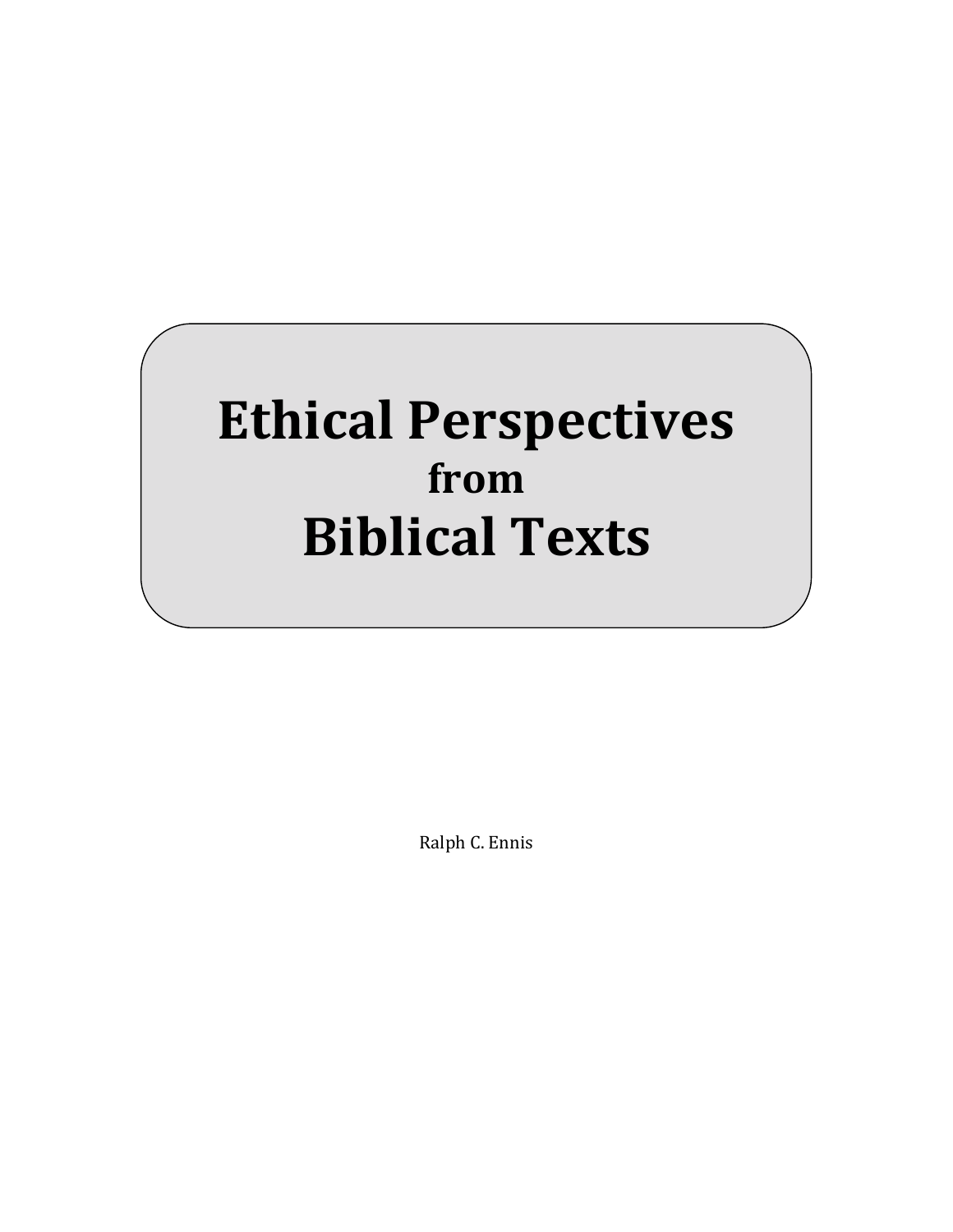## **Ethical Perspectives from Biblical Texts**

Ralph C. Ennis

Belief in the Bible is not a requirement for examining ethical reasoning within this book "... written over a period of roughly  $2,000$  years by 40 different authors from three continents, who wrote in three different languages."<sup>1</sup> You may be one of the over two billion people who look to the Bible for spiritual guidance, or you look elsewhere for meta-meanings of our life-to-death experience and for guidance regarding ethical reasoning in order to live a good life. This article, written for both groups, will look at the Bible for examples of ethical reasoning which parallel the ethical DNA posited elsewhere (Ennis, 2015)<sup>2</sup>.

The Biblical texts are filled with statements of ethical perspectives. They point us to reason and build a world that is filled with goodness rather than evil. In this paper I will summarize some of those perspectives. This will not be a list of do's and don'ts but rather a collection of perspectives—ways of thinking that will lead us into a life that is ethically good from Biblical perspectives.

#### LOGIC OF INTELLECT OF ETHICAL REASONING

1. Concepts of *verbal and non-verbal truth* telling with consistency as determined by behavior conformity over time. A sense of consistency in language and behavior is an ethical construct. And contradictory statements and hypocritical behaviors are usually judged to be ethically wrong.

*You shall not give false testimony against your neighbor. Exodus 20:16* 

The Lord detests dishonest scales, but accurate weights find favor with him. *Proverbs 11:1*

2. Concepts of *power with authority* as determined by beliefs, organizational practices, relationships and change dynamics. Power among many wrapped in the authority of a few provides a context for ethical breaches by nonconformist behavior.

 

<sup>1</sup> https://answersingenesis.org/the-word-of-god/3-unity-of-the-bible/

 $2$  Ennis, R. (2015). Meta-Language for Ethical Reasoning.

http://www.ralphennis.com/support-papers-for--living-with-super-intelligent-agents-.html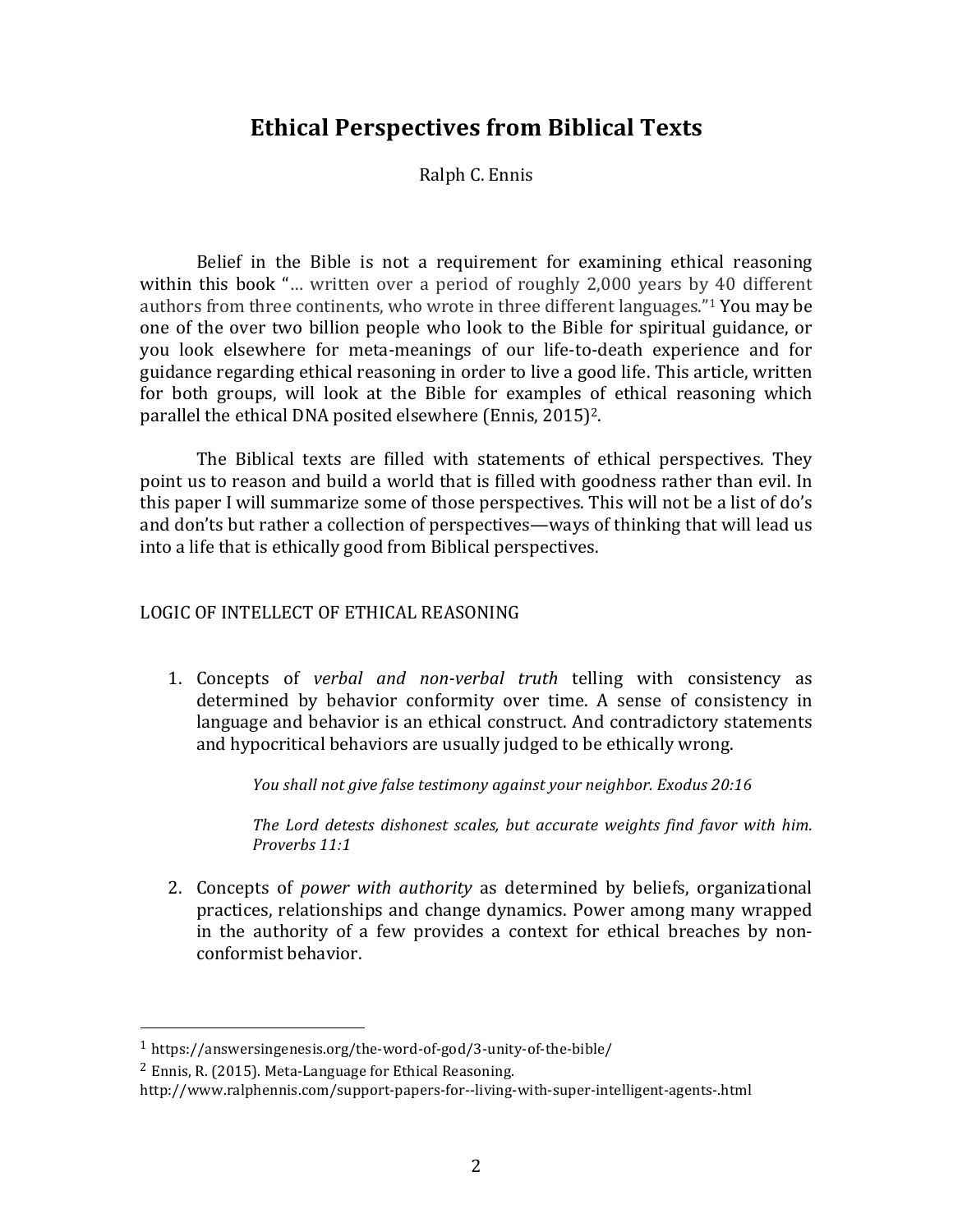All the people were amazed and said to each other, "What words these are! *With* authority and power he gives orders to impure spirits and they come *out!" Luke 4:36*

This is especially true of those who follow the corrupt desire of the flesh and despise authority. 2 Peter 2:10

3. Concept of *protection of innocents* as suggested by the play of powerful and powerlessness. A foundational construct of ethical perspectives is a need to protect the innocents within a society. Without this intact within society, the foundations of future generations are at risk—babies.

> *People were also bringing babies to lesus for him to place his hands on them.* When the disciples saw this, they rebuked them. But Jesus called the children to *him and said, "Let the little children come to me, and do not hinder them, for the kingdom of God belongs to such as these. Truly I tell you, anyone who will not receive the kingdom of God like a little child will never enter it."* Luke *18:15-17*

4. Concept of *law* (permission, restriction, innocence, guilt, condemnation and mercy) as determined by rules of behavior previously agreed upon by a group. The letter of the law serves to enforce the spirit of the law. To violate a lettered law is ethically wrong as the letter protects the spirit of the law.

> *Exodus 20 (Ten Commandments) Matthew 5-7 (Sermon in the Mount)*

5. Concept of *spatial ownership* (physical and mental spaces) as determined by individual and group agreements (Exodus 20:15; Ephesians 4: 28). Taking that which is owned by another individual or group is perceived to be a wrongful act.

*You shall not steal. Exodus 20:15*

Anyone who has been stealing must steal no longer, but must work, doing something useful with their own hands, that they may have something to share *with those in need. Ephesians 4: 28* 

6. Concepts of *emptiness and fullness* as determined by spatial reality (Luke 17:33; Mark 8:34). To be full or empty can both be ethically right. But to be empty when a desire for fullness exists in that arena is usually judged as wrong.

> *Then he called the crowd to him along with his disciples and said: "Whoever wants to be my disciple must deny themselves and take up their cross and follow me. Mark 8:34*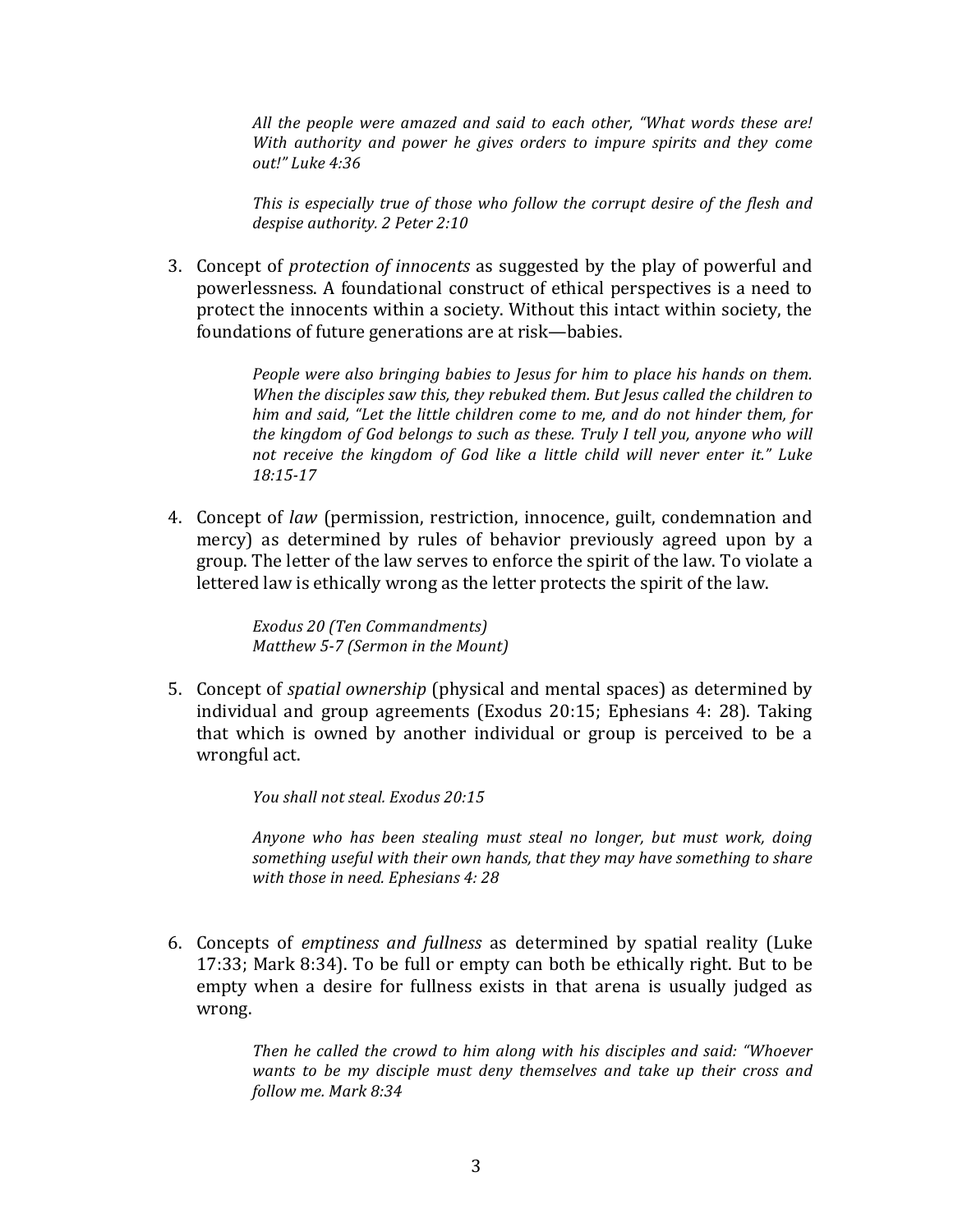*Whoever tries to keep their life will lose it, and whoever loses their life will preserve it. Luke 17:33*

The thief comes only to steal and kill and destroy; I have come that they may have life, and have it to the full. John 10:10

#### LOGIC OF EMOTION OF ETHICAL REASONING

1. Concept of *trust and fear* as established through trustworthy and untrustworthy sources (e.g. people, governments, codes).

> *Abraham replied, "I said to myself, 'There is surely no fear of God in this place,* and they will kill me because of my wife.' Genesis 20:11

> *This* is a trustworthy saying. And I want you to stress these things, so that *those* who have trusted in God may be careful to devote themselves to doing *what is good. These things are excellent and profitable for everyone. Titus 3:8*

2. Concept of *freedom and bondage* established by relational bonding and loyalty at appropriate ages and by in-group relational dynamics.

> It is for freedom that Christ has set us free. Stand firm, then, and do not let *yourselves be burdened again by a yoke of slavery. Galatians 5:1*

3. Concepts of *honor and shame* as determined by a hierarchical system (of people and/or codes) established by society or religious revelation. To shame a person without cause is ethically wrong. To shame them with cause is to invoke a dynamic to better ensure future conformity to that which is deemed honorable.

> *Whoever is ashamed of me and my words, the Son of Man will be ashamed of them* when he comes in his glory and in the glory of the Father and of the holy *angels. Luke 9:26*

> *You* know the commandments: 'You shall not commit adultery, you shall not *murder, you shall not steal, you shall not give false testimony, honor your* father and mother." Luke 18:20

4. Concepts of *jealousy* as determined by in-group relations and dynamics. A break of a jealous bond is seen as a moral wrong. Thus the marriage commitment is sealed with jealousy and threats to this jealous are confronted by ethical judgments.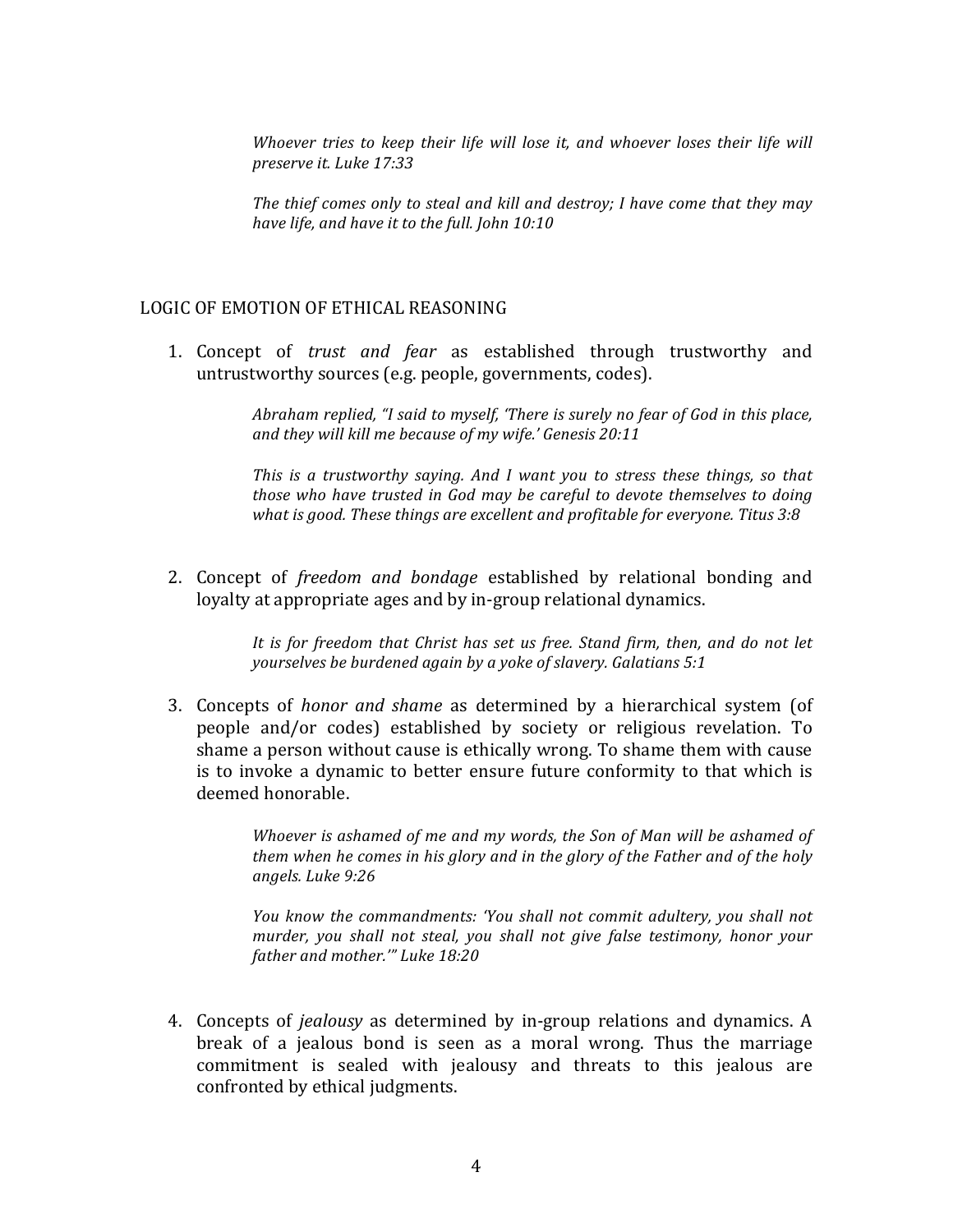*You* shall not bow down to them or worship them; for I, the Lord your God, am *a* jealous God, punishing the children for the sin of the parents to the third and *fourth generation of those who hate me, Exodus 20: 5* 

*For jealousy arouses a husband's fury, and he will show no mercy when he takes revenge. Proverbs 6:34*

#### IMAGINED OUTCOMES OF ETHICAL REASONING

1. Concept of *goal achievement* (thriving) as determined by goals and value of achievement. When goals are declared as non-negotiable, then the play of ethical reasoning is fully engaged. It becomes unacceptable and wrong to not meet those goals.

> Then he said to them, "Watch out! Be on your guard against all kinds of greed; life does not consist in an abundance of possessions." Luke 12:15

2. Concept of *necessity* (surviving) as determined by physical and psychological needs. To not allow self or others to survive is deemed morally wrong.

> *His* divine power has given us everything we need for a godly life through our *knowledge of him who called us by his own glory and goodness. 2 Peter 1:3*

3. Concept of *identity preservation* as determined by desired and undesired identities. Ownership of identity begins with our birth name and is layered with family, cultural and national identities, etc. To violate an identity is to desecrate all others of common identity.

> For all those who exalt themselves will be humbled, and those who humble *themselves will be exalted." Luke 14:11*

4. Concepts of *belief and symbolic meanings* as determined by religious beliefs, cultural values and symbols regarding perceived reality. The Bible is filled with symbols that establish and reinforce beliefs. Adherence to these beliefs can be viewed ethically by accepting that violation of a belief will be evil.

The entire Bible represents a view of reality.

5. Concept of *harmony* as determined by system equilibrium. Any ethical reasoning seeks to bring harmony into a system that is in some jeopardy of destabilizing. Thus disharmony is often but not necessarily seen as wrong.

> *Jesus answered them, "It is not the healthy who need a doctor, but the sick. I* have not come to call the righteous, but sinners to repentance." Luke 5:31-32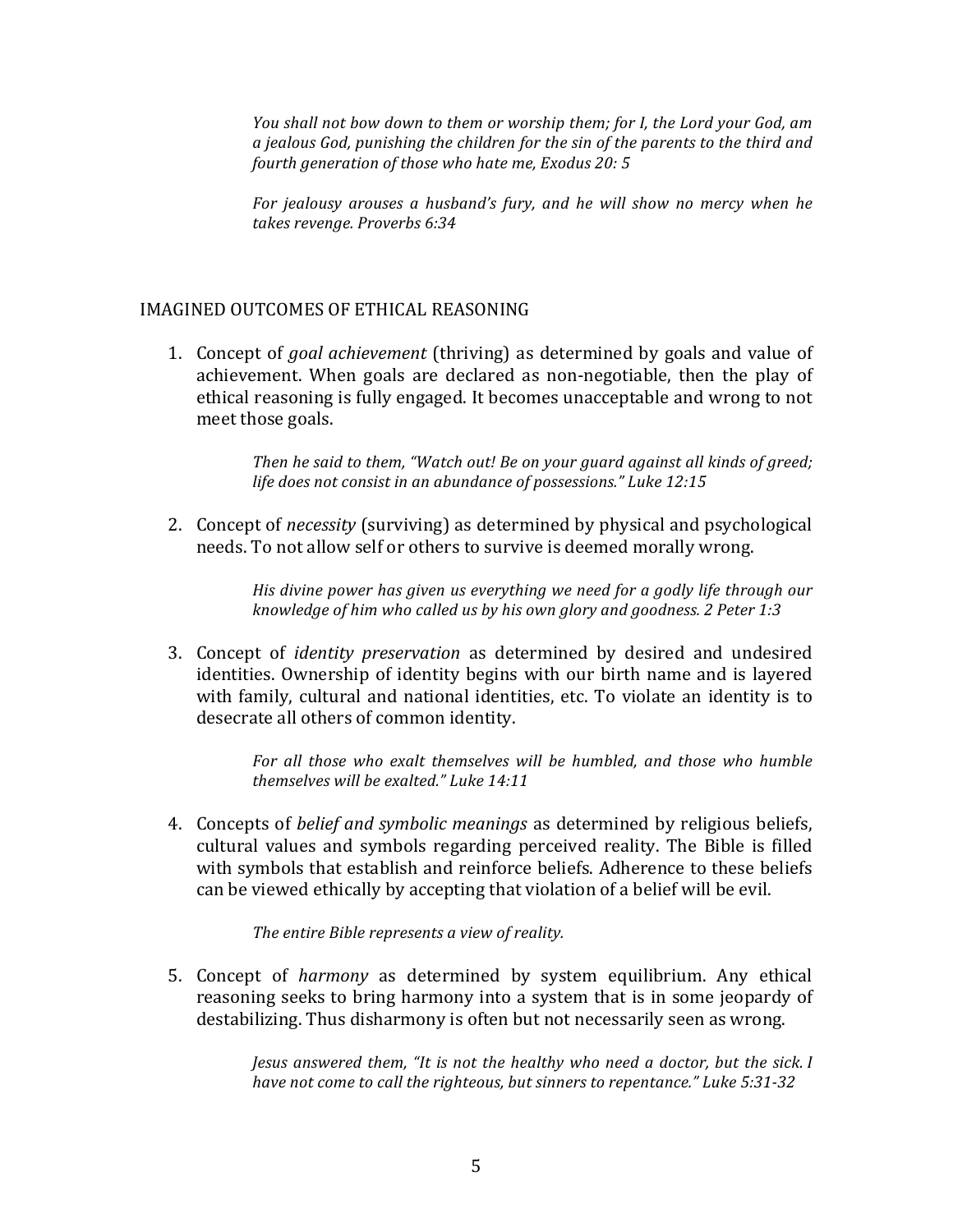#### DYNAMICS OF ETHICAL REASONING

1. Concept of *intent* as determined by judging motivation. Behavior is interpreted by intent. Without intent to harm, a harmful behavior is judged more moderately.

*Matthew 5:20-7:28 (Sermon on the Mount)* 

Then the Lord said to him, "Now then, you Pharisees clean the outside of the cup and dish, but inside you are full of greed and wickedness. You foolish *people!* Did not the one who made the outside make the inside also? Luke *11:39-40*

*He said to them, "You are the ones who justify yourselves in the eyes of others,* but God knows your hearts. What people value highly is detestable in God's *sight. Luke 16:15*

2. Concepts of *integrity* as determined by individual emotions values, group emotional patterns and belief systems. Maintaining a sense of emotional wholeness or integrity with non-contradiction is a high value among some cultures. To disturb one's psychological peace within is an ethical conflict.

> The integrity of the upright guides them, but the unfaithful are destroyed by *their duplicity. Proverbs 11:3*

> *But the fruit of the Spirit is love, joy, peace, forbearance, kindness, goodness,* faithfulness, gentleness and self-control. Against such things there is no law. *Galatians 5:22-23*

3. Concept of *paradoxes* as suggested by belief systems. Consistency must be moderated by paradox. All of life is not consistent and much of life is paradoxical, thus beliefs and behaviors that are not consistent are not necessary wrong.

> For God so loved the world that he gave his one and only Son, that whoever *believes in him shall not perish but have eternal life. John 3:16*

> *Nevertheless, God's solid foundation stands firm, sealed with this inscription:* "The Lord knows those who are his," and, "Everyone who confesses the name of *the Lord must turn away from wickedness." 2 Timothy 2:19*

4. Concept of *continuums* as suggested by relative degrees of morality. End points of ethical perspectives are often best understood along a continuum of reasoning.

The fear of the Lord is the beginning of knowledge, but fools despise wisdom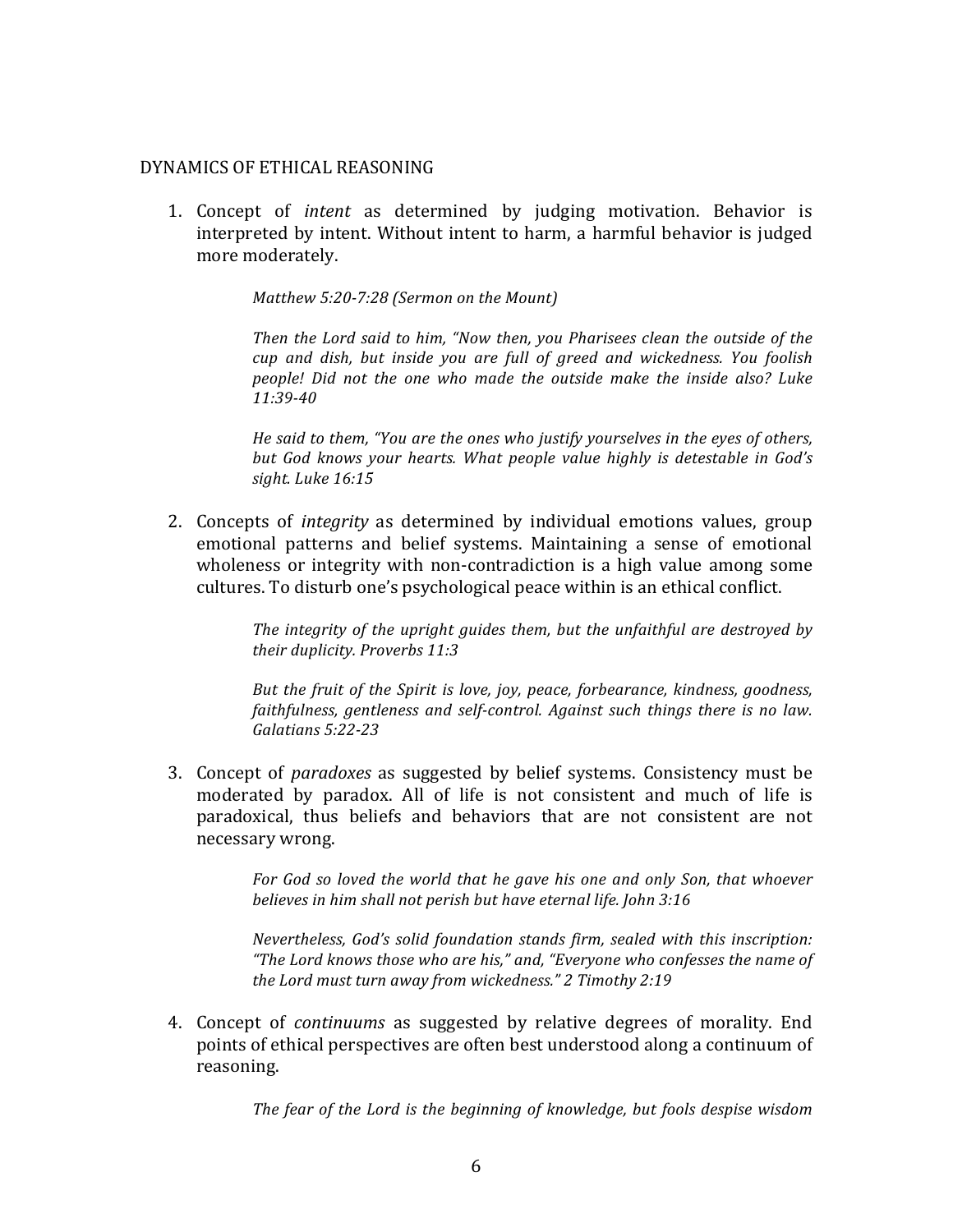*and instruction. Proverbs 1:7* 

There is no fear in love. But perfect love drives out fear, because fear has to do with punishment. The one who fears is not made perfect in love. 1 John 4:18

5. Concept of *probabilistic cause and effect* as determined by experience over varying timeframes. Ethics must address the question of effects. How do specific actions play out over time?

> *Do not be deceived: God cannot be mocked. A man reaps what he sows. Galatians 6:7*

#### META-CONSTRUCTS OF ETHICAL REASONING

6. Concepts of *fairness*  as determined by judging others' behavior toward oneself. This fairness doesn't require equality but rather a deeper sense that accounts that accounts for distribution of products and services and motivates that are appropriate to circumstances.

> *"You have heard that it was said, 'Eye for eye, and tooth for tooth.' Matthew 5:38*

7. Concept of *justice with mercy* as a perspective for extending forgiveness. Without mercy the demand of justice will implicate all humans to condemnation for all have violated ethical code—even if it is of their own making.

> *Then Peter came to Jesus and asked, "Lord, how many times shall I forgive my brother or sister who sins against me? Up to seven times?" Jesus answered, "I* tell you, not seven times, but seventy-seven times. Matthew 18:21-22

> *… because judgment without mercy will be shown to anyone who has not been merciful. Mercy triumphs over judgment. James 2:13*

8. Concept of *love* as determined by the heart, mind and soul of individuals and societies. Love as a motivate can be seen as the highest construct of ethical reasoning. To violate love is judged wronged.

> *Hearing that lesus had silenced the Sadducees, the Pharisees got together. One* of them, an expert in the law, tested him with this question: "Teacher, which is *the greatest commandment in the Law?" Jesus replied: "'Love the Lord your* God with all your heart and with all your soul and with all your mind.' This is *the first and greatest commandment. And the second is like it: 'Love your* neighbor as yourself.' All the Law and the Prophets hang on these two *commandments." Matthew 22:34-40*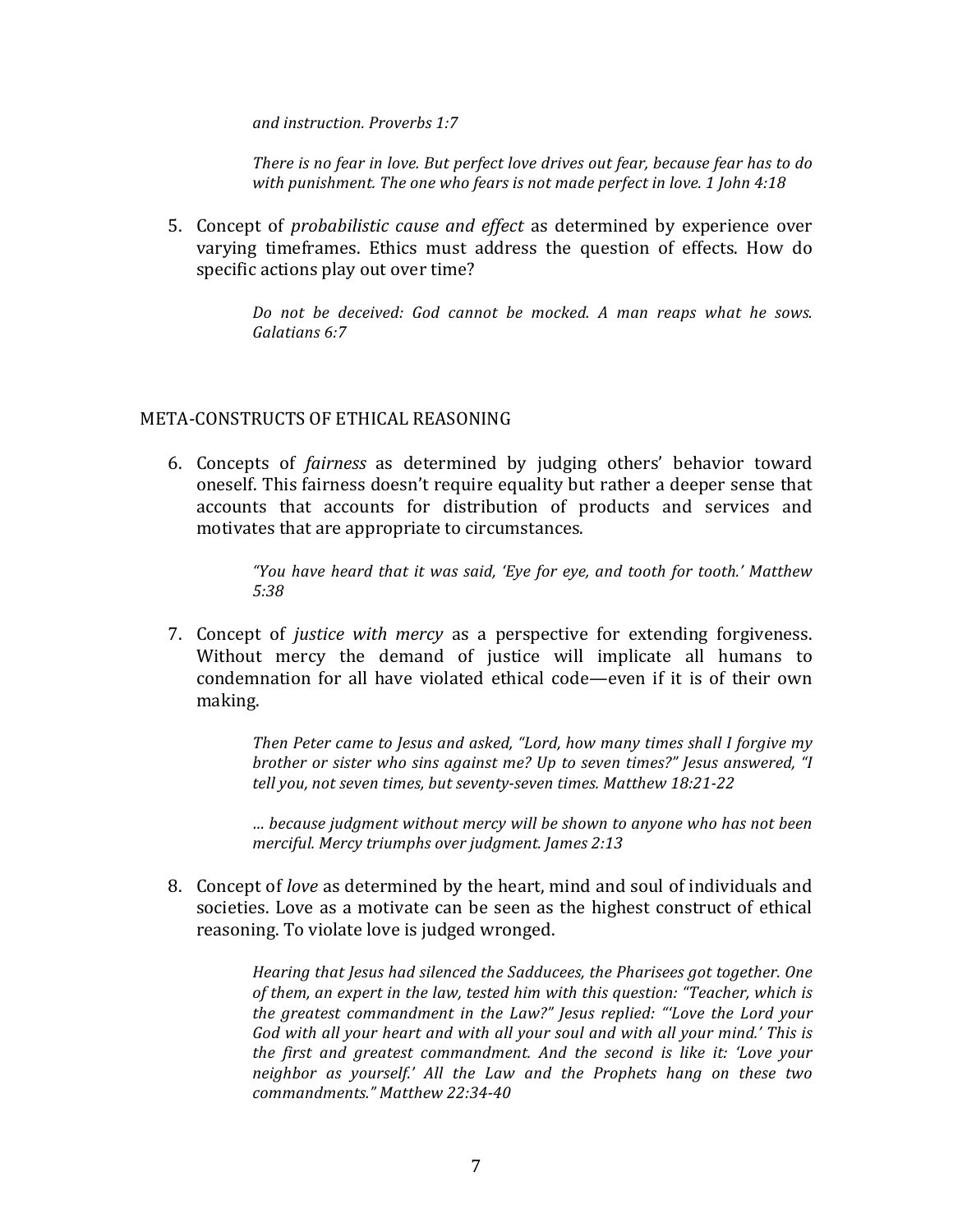Let no debt remain outstanding, except the continuing debt to love one another, for whoever loves others has fulfilled the law. The commandments, "You shall not commit adultery," "You shall not murder," "You shall not steal," "You shall not covet," and whatever other command there may be, are summed *up* in this one command: "Love your neighbor as yourself." Love does no harm to a neighbor. Therefore love is the fulfillment of the law. Romans 13:8-10

9. Concepts of *beauty* as determined by creative harmony of jealous space. Beauty as opposed to ugliness is a goal of ethically reasoning. We seek a system of relationship among humans and the ecosystem that bring a beauty to our souls. To bring ugliness can bring with it a judgment of wrongness.

> *Your beauty should not come from outward adornment, such as elaborate hairstyles and the wearing of gold jewelry or fine clothes. Rather, it should be that of your inner self, the unfading beauty of a gentle and quiet spirit, which is of great worth in God's sight. 1 Peter 3:3-4*

### *Conclusion*

The above perspectives are not to be seen as exhaustive but rather to explore the nuances of ethical perspectives from Biblical text. And ethical maturity is acquired through the exercise of ethical reasoning.

> *But solid food is for the mature, who by constant use have trained themselves* to distinguish good from evil. Hebrews 5:14

Thus, the ethical DNA model (Ennis,  $2004$ ,  $2015$ ) has utility for examining Biblical texts. This utility can be projected across all religious text. These texts do not necessarily agree on ethical rules, but they can be perceived as emerging from the same ethical DNA reasoning while preferring different continuums of the logics of intellect and emotion and imagined outcomes.